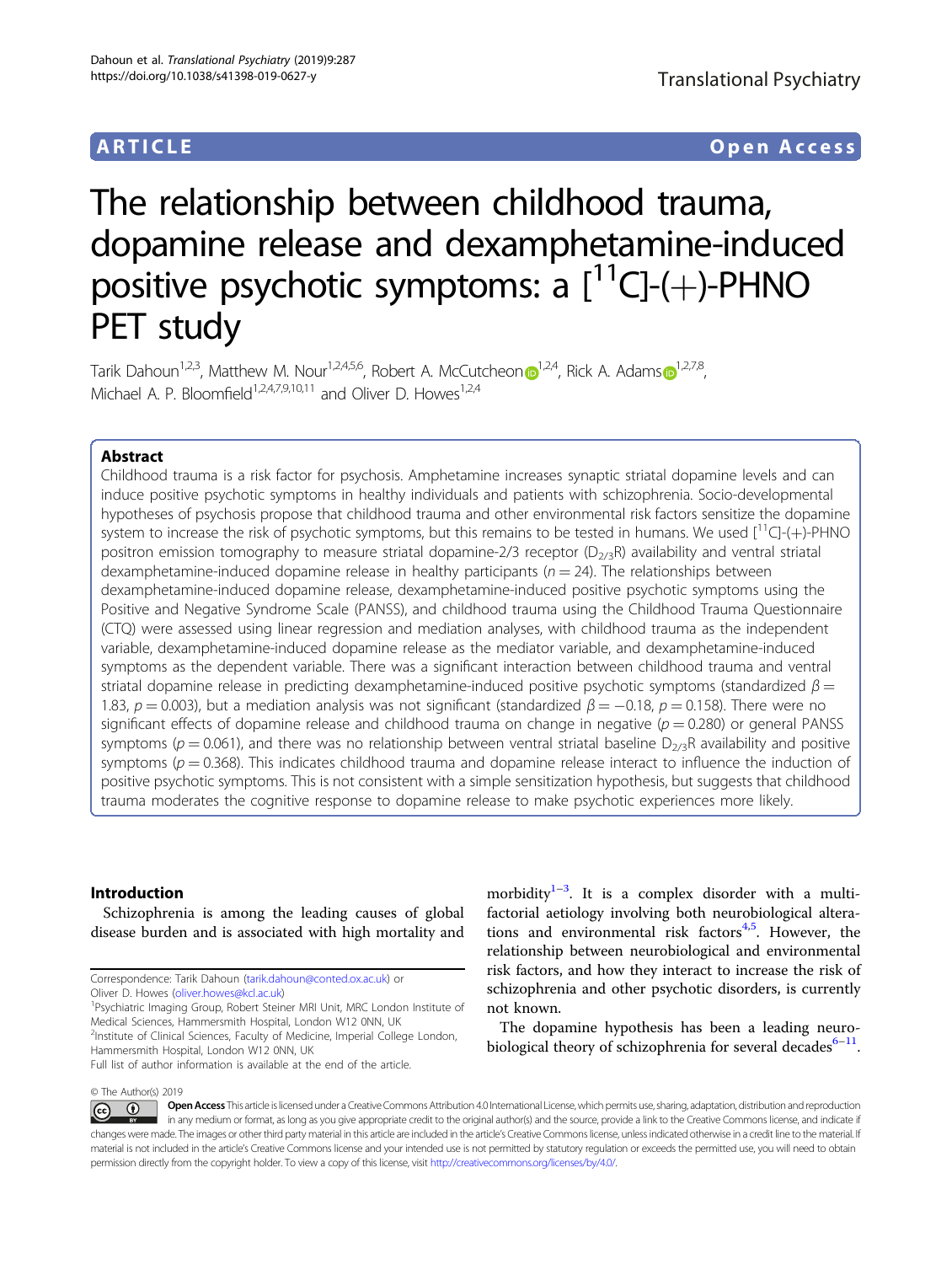Supporting the theory, administration of drugs that increase dopamine levels such as amphetamine or cocaine induces psychotic symptoms in both healthy people $12-14$  $12-14$  $12-14$ and patients with schizophrenia<sup>15</sup>. Molecular imaging studies have characterized the nature of the in vivo dopaminergic changes in schizophrenia, showing higher dopamine synthesis capacity and amphetamine-induced dopamine release with large effect sizes in patients with the disorder<sup>6</sup>. To our knowledge, seven of eight imaging studies found that schizophrenia is associated with increased striatal dopamine release induced by amphetamine<sup>16–[23](#page-10-0)</sup>, and a further study found greater striatal dopamine release induced by acute stress exposure<sup>24</sup>. In addition, a number of these studies report a direct correlation between the magnitude of amphetamine-induced dopamine release in the striatum and amphetamine-induced psychotic symptoms in patients with psychosis<sup>16–[18](#page-10-0)</sup>. However, individuals vary in the degree to which amphetamine induces psychotic symptoms $^{14}$ , suggesting that other factors may moderate individual vulnerability.

One of the most consistent environmental risk factors associated with schizophrenia is experiencing trauma in childhood and adolescence. Childhood traumas, such as neglect, physical, sexual and psychological abuse, increase the risk for psychosis in adulthood with odds ratios of 2.8–3.6 (refs.  $25-28$  $25-28$  $25-28$ ). Large population-based studies also found positive dose–response relationships between trauma and subclinical psychotic symptoms as well as the persistence of psychotic experiences in the general population $^{29-34}$  $^{29-34}$  $^{29-34}$ , suggesting that childhood trauma may increase the risk for developing psychotic symptoms as well as a psychotic disorder. However, not everyone exposed to childhood trauma develops psychosis, suggesting biological vulnerability is also relevant.

It has been proposed that childhood trauma, and other environmental stressors, sensitizes the mesostriatal dopamine system to the effects of later challenges, such as amphetamine, subsequently leading to the development of psychotic symptoms $4,35-38$  $4,35-38$  $4,35-38$  $4,35-38$  $4,35-38$ . Supporting this, preclinical studies in rodents show increased amphetamine-induced dopamine release in the ventral striatum in animals exposed to a range of stressors during early development, including maternal deprivation<sup>[39](#page-10-0)</sup>, neonatal isolation<sup>40,41</sup>, social isolation and social defeat $42$ . Moreover, in vivo human positron emission tomography (PET) studies show that humans who reported lower maternal care during childhood have greater stress-induced dopamine release $43$ , and participants who have experienced a greater number of traumatic events in childhood and higher levels of perceived stress have elevated levels of amphetamine-induced dopamine release $44$ , both in the ventral striatum. In addition, increased dopamine synthesis capacity has been found in adults exposed to childhood adversity (both healthy individuals and those at

ultra-high risk of psychosis) $45$ . However, to our knowledge, the relationships between childhood trauma, amphetamine-induced dopamine release and induced psychotic symptoms remain poorly understood. In particular, it remains unknown whether childhood trauma and amphetamine-induced dopamine release are associated with induced positive psychotic symptoms in isolation, whether childhood trauma interacts with amphetamineinduced dopamine release to induce positive psychotic symptoms (moderation effect) or whether childhood trauma influences induced psychotic symptoms through amphetamine-induced dopamine release (mediation effect).

In view of this, we tested the relationships between childhood trauma and dexamphetamine-induced striatal dopamine release to predict dexamphetamine-induced positive psychotic symptoms using both moderation and mediation models. We also tested whether these relationships were specific to striatal dopamine release capacity, or whether they were also related to baseline striatal dopamine-2/3 receptor  $(D_{2/3}R)$  availability. We focused on the ventral striatum as this region has previously been shown to be sensitive to the effect of childhood adversity on the magnitude of amphetamineinduced dopamine release  $43,44,46$ . We hypothesized that the interaction and/or mediation between childhood trauma and dopamine release capacity would predict dexamphetamine-induced positive psychotic symptoms, in light of the sensitization of the mesostriatal dopamine system described above $4,35-38$  $4,35-38$  $4,35-38$ , and evidence showing that dopamine release in isolation is not correlated with an increase in amphetamine-induced positive symptom scores in young adults with hearing impairment $4$ .

# Materials and methods

# Participants

The study was approved by the West London & GTAC NHS research ethics committee (12/LO/1955). Participants were recruited via online and newspaper advertisements. All participants gave informed written consent to take part in the study after its full description. The inclusion criteria for the study were (1) age above 18 years and (2) capacity to give written informed consent. The exclusion criteria were (1) any past or current major medical condition; (2) history of a psychiatric disorder as determined by the Structured Clinical Interview for DSM-IV Axis 1 Disorders, Clinician Version (SCID-CV) $^{48}$ ; (3) history of substance abuse/dependence as determined by the SCID-CV; (4) history of head injury with a loss of consciousness; (5) a family history of any psychiatric disorder in first- or second-degree relatives; (6) contraindications to PET scanning (significant prior exposure to radiation, pregnancy or breast feeding); (7) positive urine drug screen, including for cannabis<sup>49,50</sup>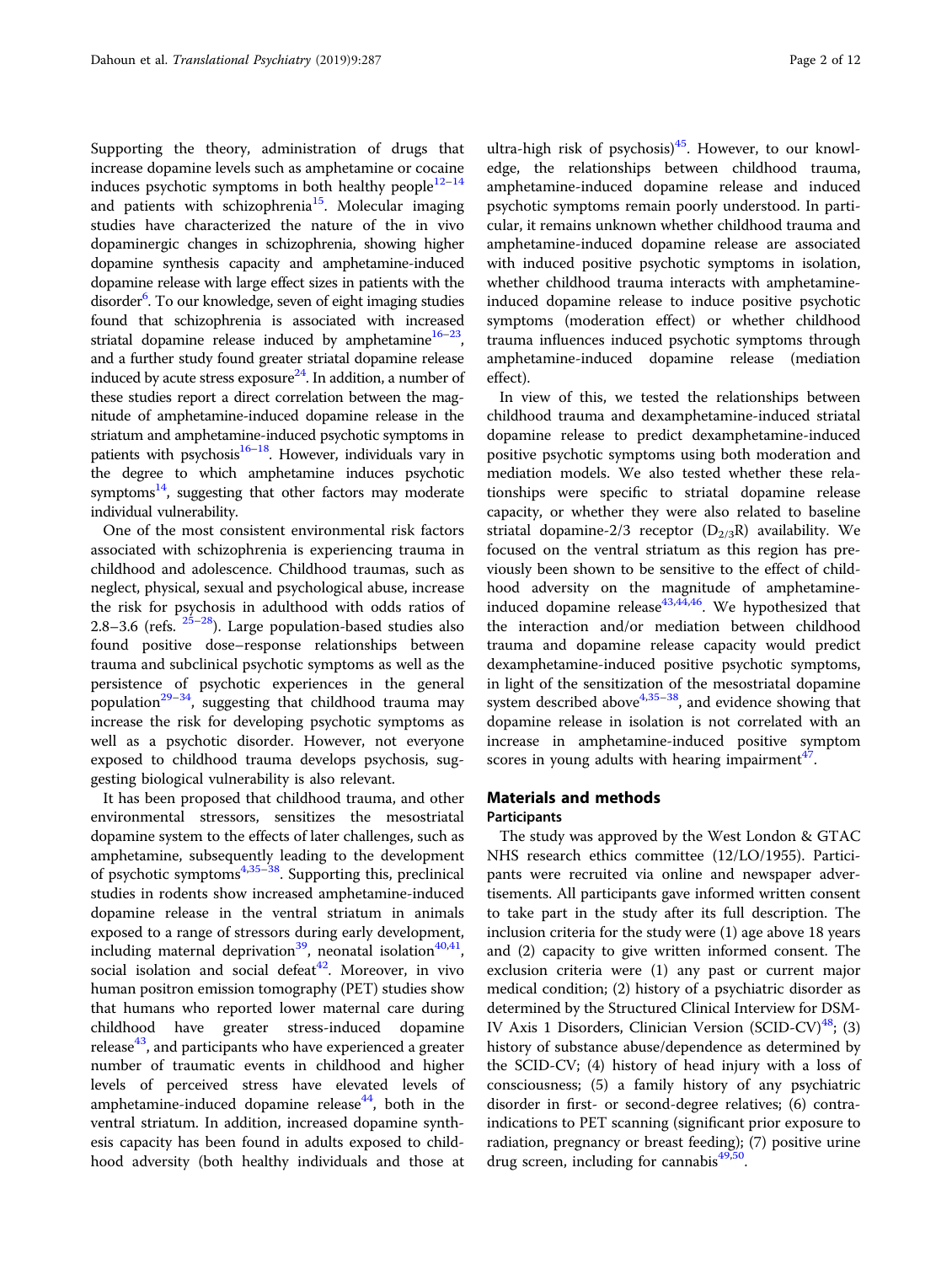

#### Overall description of the study

The timeline of scanning day is shown in Fig. 1. Participants attended a screening visit to check eligibility criteria, and underwent two  $\begin{bmatrix} 1 & 1 \\ 1 & 1 \end{bmatrix}$ -4-propyl-9hydroxynaphthoxazin (PHNO) PET scans on separate days: the first following a single oral dose of placebo, and the second following a single oral dose of dexamphetamine  $(500 \mu g/kg)$  in a fixed order. On the first scan day, participants completed the Childhood Trauma Questionnaire (CTQ). On both scan days, positive (psychotic) symptoms, negative symptoms and general psychopathology symptoms were assessed using the Positive and Negative Syndrome Scale (PANSS) at baseline (predosing with placebo or dexamphetamine), 60 min postdosing, 120 min post-dosing, and after the scan (275 min post-dosing). Participants were blind to placebo/dexamphetamine administration. The rater was blind to childhood trauma load and dexamphetamine-induced dopamine release. All participants provided urine samples prior to each scan to screen for current recreational drug use. Participants were asked to abstain from smoking, drinking coffee, eating and using alcohol overnight (minimum 10 h) prior to their PET scans.

#### Assessment of childhood trauma

Childhood trauma was assessed with the self-completed CTQ 25-item short form<sup>51,52</sup>, a reliable and valid measure of childhood trauma in patients with psychosis $53$ . The CTQ is a retrospective self-completed questionnaire covering the following five domains of childhood trauma: sexual abuse, physical abuse, emotional abuse, physical neglect and emotional neglect<sup>51,52</sup>. Sexual abuse is defined as "sexual contact or conduct between a child younger than 18 years of age and an adult or older person". Physical abuse is defined as "bodily assaults on a child by an adult or older person that posed a risk of or resulted in injury". Emotional abuse is defined as "verbal assaults on a child's sense of worth or well-being or any humiliating or demeaning behaviour directed toward a child by an adult or older person". Physical neglect is defined as "the failure of caretakers to provide for a child's basic physical needs, including food, shelter, clothing, safety, and health care". Emotional neglect is defined as "the failure of caretakers to meet children's basic emotional and psychological needs, including love, belonging, nurturance, and support". In the short version of the CTQ, each domain includes five items (e.g. for the physical abuse subscale: (1) "I got hit so hard by someone in my family that I had to see a doctor or go to the hospital"; (2) "I was punished with a belt, a board, a cord, or some other hard object"; (3) "I believe that I was physically abused"; (4) "I got hit or beaten so badly that it was noticed by someone like a teacher, neighbor, or doctor"; (5) "People in my family hit me so hard that it left me with bruises or marks"). Participants have to rate the frequency to which they have been exposed to each item ("never", "rarely", "sometimes", "often" or "very often", total minimum CTQ score  $= 25$ , total maximum CTQ score  $=$  125). For each participant, the sum of all the 25 items in the CTQ was used in the analyses.

# Assessment of dexamphetamine-induced psychotic symptoms

Positive, negative and general psychopathology symptoms were assessed during both placebo and dexamphetamine scans using the PANSS. The PANSS is an established clinician-rated scale used for measuring the severity of psychotic and related symptoms based on a 30 item standardized interview<sup>54</sup>. Each of the 30 items is accompanied by a specific definition as well as detailed anchoring criteria for all seven rating points. These seven points represent increasing levels of psychopathology from 1 (absent) to 7 (extreme)<sup>[54](#page-10-0)</sup>. The symptoms assessed for the positive dimension are delusions, conceptual disorganization, hallucinatory behaviour, excitement, grandiosity, suspiciousness/persecution and hostility. The symptoms assessed for the negative dimension are blunted affect, emotional withdrawal, poor rapport, passive/ apathetic social withdrawal, difficulty in abstract thinking, lack of spontaneity & flow of conversation, stereotyped thinking. The symptoms assessed for the general dimension are somatic concern, anxiety, guilt feelings, tension, mannerisms & posturing, depression, motor retardation, uncooperativeness, unusual thought content, disorientation, poor attention, lack of judgement & insight, disturbance of volition, poor impulse control, preoccupation and active social avoidance. For each participant, the sums of the seven sub-items for positive symptoms, seven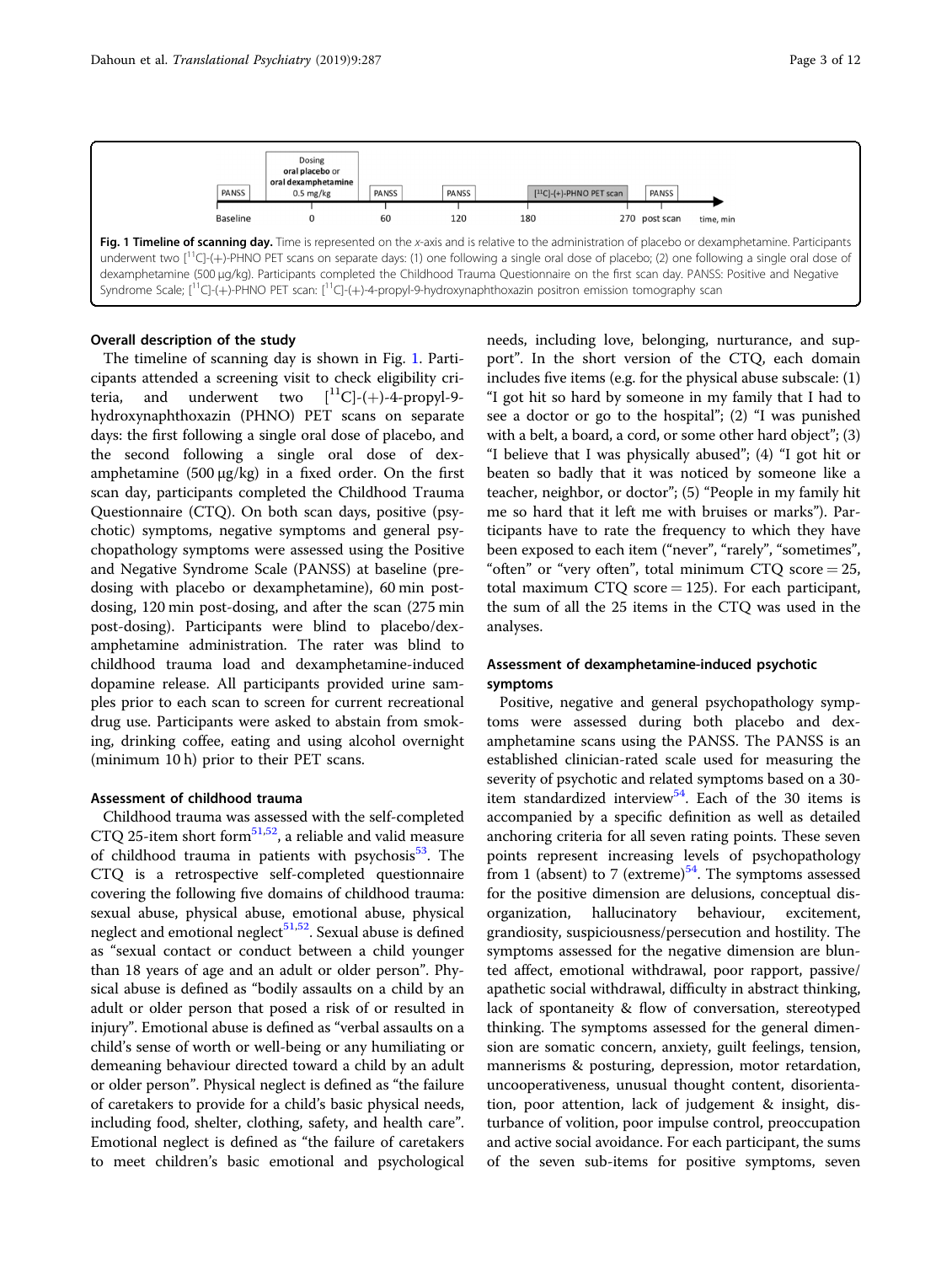sub-items for negative symptoms and 16 sub-items for general symptoms were calculated and used in the analyses for the positive, negative and general symptoms, respectively.

# Data acquisition

# $I<sup>11</sup>$  Cl-PHNO PET data acquisition

PET images were acquired using a Siemens Biograph HiRez XVI PET scanner (Siemens Healthcare, Erlangen, Germany). A low-dose computed tomography scan was first obtained for attenuation and model-based scatter correction followed by the injection of a single intravenous bolus of  $0.020 - 0.029 \mu g/kg$   $\left[^{11}C\right]$ -(+)-PHNO. All participants ( $n = 24$ ) had a baseline PET scan and a PET scan following administration of dexamphetamine on a separate day in a fixed order. For the dexamphetamine PET scans, 500 µg/kg dexamphetamine was administered orally 3 h before  $\binom{11}{-}$ -(+)-PHNO administration, so that the expected time of peak drug levels coincided with the scan time<sup>[55](#page-10-0)</sup>. Previous studies have shown robust changes in dexamphetamine-induced dopamine release using this approach $22,56$ . Dynamic emission data were acquired continuously for 90 min after the administration of the radiotracer. The dynamic images were then reconstructed using a filtered back-projection algorithm into 31 frames  $(8 \times 15 \text{ s}, 3 \times 60 \text{ s}, 5 \times 120 \text{ s}, 15 \times 300 \text{ s})$  with a 128 matrix, a zoom of 2.6 and a transaxial Gaussian filter of 5 mm.

#### Structural MRI acquisition

The PET spatial pre-processing pipeline required a high-resolution structural magnetic resonance imaging (MRI) scan for each subject. MR images were acquired on a Siemens MAGNETOM Verio 3T MRI scanner and a 32 channel phased-array head-coil. A high-resolution T1 weighted volume was acquired for PET coregistration using a Magnetization Prepared Rapid Gradient Echo (MPRAGE) sequence with parameters from the Alzheimer's Disease Research Network (ADNI-GO; 160 slices ×  $240 \times 256$ , TR = 2300 ms, TE = 2.98 ms, flip angle = 9°, 1 mm isotropic voxels, bandwidth  $= 240$  Hz/pixel, parallel imaging (PI) factor  $= 2$ )<sup>57</sup>.

#### PET analysis

PET images were analysed using MATLAB version 2015B and an automatic analysis pipeline implemented in MIAKAT (MIAKAT release 4.2.6, [www.miakat.org\)](http://www.miakat.org)<sup>[58](#page-10-0)</sup>. The ICBM152 high-resolution structural MRI template in Montréal Neurologic Institute (MNI) space was nonlinearly warped to the high-resolution  $T_1$ -weighted MRI of each participant using Statistical Parametric Mapping (SPM) (Wellcome Trust Centre for Neuroimaging). The derived deformation parameters were then applied to the Martinez striatal atlas, which defines the anatomical extents of the limbic (ventral), associative and

sensorimotor striatal regions of interest (ROIs) in MNI space<sup>[59](#page-10-0),[60](#page-10-0)</sup>, and the atlas used by Tziortzi et al. to define a cerebellar ROI to be used as the reference region $61$ . The application of deformation parameters brings the ROIs into the native space of each subject's MRI scan. The MRI and ROIs were then downsampled to the PET resolution (2 mm). A frame-by-frame registration process on a single frame of reference was used for motion correction for dynamic PET images. Individual averaged PET images were then co-registered to their respective MRIs using rigid body co-registration.

Regional time activity curves (TACs) were obtained by applying individual parcellations to the realigned dynamic images. Our outcome measure of interest was nondisplaceable binding (BP<sub>ND</sub>) of  $[^{11}C]$ -(+)-PHNO:

$$
BP_{ND} = \frac{f_{ND}B_{avail}}{K_D},
$$

where  $B_{\text{avail}}$  is the proportion of  $D_{2/3}$ Rs available to be bound by PHNO (i.e. the fraction of receptors not bound by endogenous synaptic dopamine),  $f_{ND}$  is the free fraction of PHNO in the brain and  $1/K_D$  the affinity of ligand for the target.  $BP_{ND}$  was obtained by kinetic modelling with a simplified reference tissue model $62,63$ , using the whole cerebellum as a reference region due its low content of dopaminergic neurons $60,64$ . For each subject, we measured the magnitude dexamphetamine-induced dopamine release bilaterally in each striatal sub-region. Specifically, this was quantified as the reduction in  $BP_{ND}$  from the baseline condition ( $BP_{ND}$ <sup>Base</sup>) to the post-dexamphetamine condition to the post-dexamphetamine condition  $(BP_{ND}^{Amph})$ , expressed as a percentage of  $BP_{ND}^{Base}$ :

$$
\Delta BP_{\mathrm{ND}} = 100 \times \frac{BP_{\mathrm{ND}}^{\mathrm{Base}} - BP_{\mathrm{ND}}^{\mathrm{Amph}}}{BP_{\mathrm{ND}}^{\mathrm{Base}}} \%.
$$

#### Statistical analyses

Statistical Package for the Social Sciences (SPSS) version 24 was used for all statistical analysis (IBM, Armonk, N.Y.). A two-tailed significance alpha level of 0.05 was used for all tests. In order to examine potential confounds, we used Pearson's correlation coefficient, independent ttest and analysis of covariance (ANCOVA) to investigate whether clinico-demographic factors reported to impact dopamine release, such as gender, nicotine, alcohol, cannabis morphine or stimulants use $49,65-70$  $49,65-70$  $49,65-70$  $49,65-70$ , were also related to CTQ scores in our sample. Our primary hypothesis was that dexamphetamine-induced positive psychotic symptoms could be predicted by the interaction between childhood trauma and dexamphetamine-induced dopamine release, in accordance with previously described models<sup>[4](#page-9-0)[,35,36](#page-10-0),[71](#page-11-0)</sup>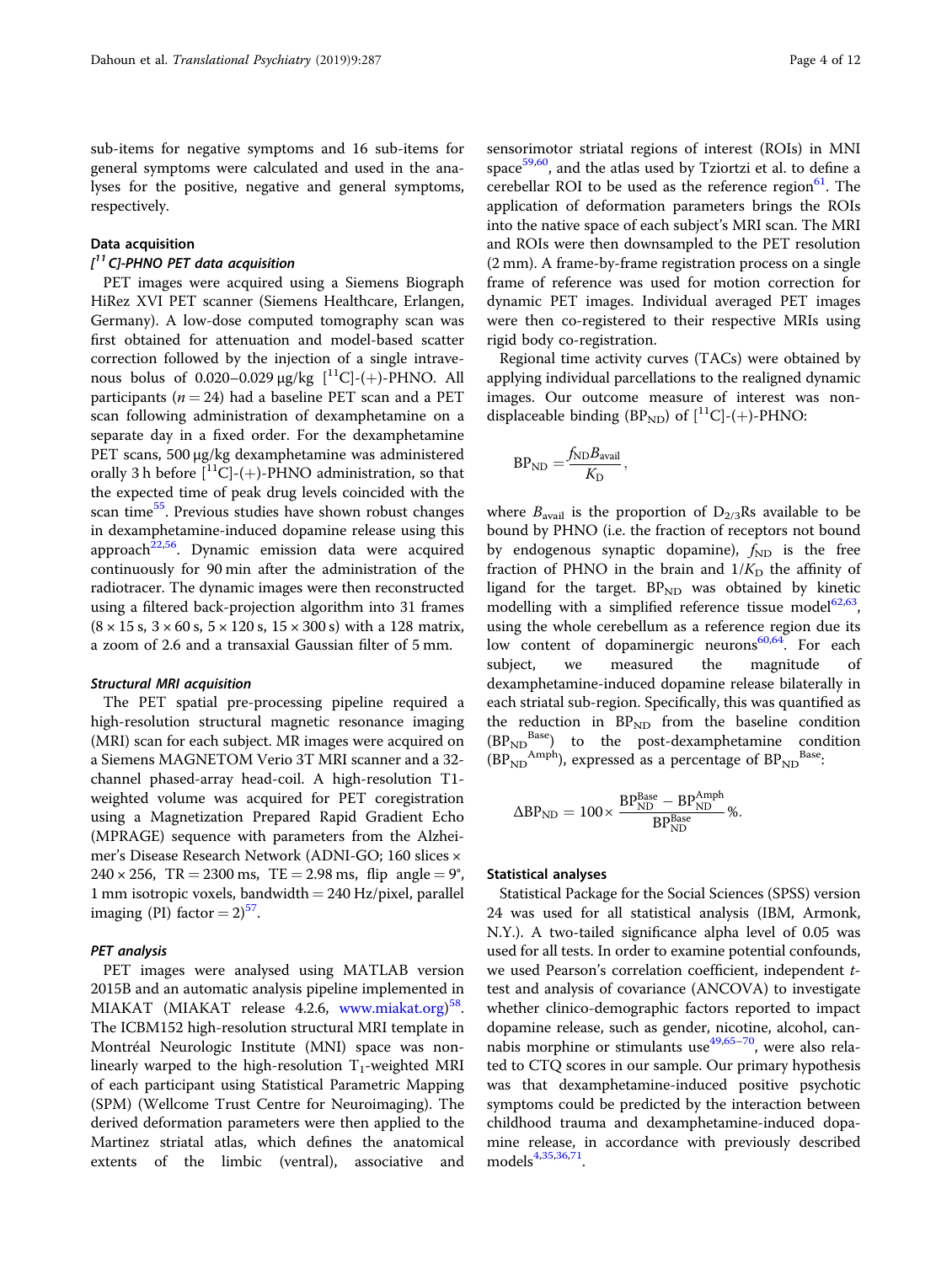<span id="page-4-0"></span>First, we tested whether childhood trauma or dopamine release capacity were correlated with dexamphetamineinduced symptoms using Pearson's correlation coefficient. Next, we investigated whether the interaction between these two variables was a significant predictor of positive psychotic symptoms, by running a linear regression model, which included dexamphetamine-induced change in positive psychotic symptoms as the dependent variable, and the following predictor (independent) variables: ventral striatum dopamine release capacity  $(\Delta BP_{ND})$ , childhood trauma (CTQ score), and the interaction between these variables  $(\Delta BP_{ND} \times CTQ \text{ score})$ . Our primary hypothesis was that the coefficient term  $(\beta)$  associated with the interaction term would be significantly greater than zero.

Second, we tested the specificity of the results by conducting additional multivariate regression models. To test whether our hypothesized interaction effect was specific for dopamine release (functional specificity), we repeated our models after substituting baseline  $D_{2/3}R$  availability within the ventral striatum in the place of dopamine release. To test the anatomical specificity, we repeated the model after substituting in dexamphetamine-induced dopamine release within the associative or sensorimotor striatum, in place of the ventral striatum. Finally, to test the symptom domain specificity of the relationship, we repeated our models with the negative and general symptom sub-scale scores of the PANSS as the dependent variable (both induced symptom change and baseline symptoms).

Third, in order to examine whether the relationship between childhood trauma and positive psychotic symptoms is mediated by dopamine release, we performed a mediation analysis with childhood trauma as the independent variable, ventral striatal dexamphetamineinduced dopamine release as the mediator variable, and dexamphetamine-induced positive symptoms as the dependent variable, using the 'Model 4' template implemented in the PROCESS (version 3) SPSS package ([http://](http://www.processmacro.org/index.html) [www.processmacro.org/index.html\)](http://www.processmacro.org/index.html) [72](#page-11-0). Effect sizes were estimated using 5000 bias corrected bootstrap samples. Mediation was deemed to be significant if 0 was not contained within the 95% bootstrap confidence intervals of the indirect effect, testing the combined effects of paths a (CTQ to dexamphetamine-induced dopamine release) and b (dexamphetamine-induced dopamine release to dexamphetamine-induced positive psychotic symptoms).

# Results

Twenty-four participants underwent a baseline (placebo)  $\binom{11}{ }$ -(+)-PHNO PET scan and a scan after oral dexamphetamine on a separate occasion (13 males, mean (SD) age  $= 23.4$  (4.20) years). One male participant was excluded before data analysis due to a positive urine drug

# Table 1 Demographics, substance use and PANSS/ childhood trauma scores

|                                                             | Participants<br>$N = 24$ |
|-------------------------------------------------------------|--------------------------|
| Female                                                      | 11                       |
| Male                                                        | 13                       |
| Age                                                         | 23.41 (4.20)             |
| Tobacco smokers, (n)                                        | $\mathfrak{D}$           |
| Tobacco use (cigarettes/day), mean (SD)                     |                          |
| <sup>a</sup> Alcohol use (UK alcohol units/week), mean (SD) | 4.83(4.8)                |
| Current cannabis                                            | 0                        |
| Past cannabis 0/1/2/3/4                                     | 15/4/4/1/0               |
| Past cocaine use 0/1/2/3/4                                  | 22/1/1/0/0               |
| Past amphetamine use 0/1/2/3/4                              | 24/0/0/0/0               |
| Past ecstasy use 0/1/2/3/4                                  | 19/5/0/0/0               |
| Past morphine use 0/1/2/3/4                                 | 24/0/0/0/0               |
| Past heroine use 0/1/2/3/4                                  | 24/0/0/0/0               |
| Dexamphetamine PANSS positive score baseline,<br>mean (SD)  | 7.00(0)                  |
| Dexamphetamine PANSS positive score 60 min,<br>mean (SD)    | 8.33(1.55)               |
| Dexamphetamine PANSS positive score 120 min,<br>mean (SD)   | 8.25 (1.22)              |
| Dexamphetamine PANSS positive score 275 min,<br>mean (SD)   | 8.21 (1.50)              |
| Placebo PANSS positive score baseline,<br>mean (SD)         | 7.00(0)                  |
| Placebo PANSS positive score 60 min, mean (SD)              | 7.14(0.36)               |
| Placebo PANSS positive score 120 min,<br>mean (SD)          | 7.19(0.40)               |
| Placebo PANSS positive score 275 min,<br>mean (SD)          | 7.14 (.48)               |
| CTQ, mean (SD)                                              | 36.7 (19.73)             |

For drug use, categories of 0/1/2/3/4/5 indicate never used/very occasional or experimental use/occasional or monthly use/moderate or weekly use/severe or daily use, respectively

CTQ Childhood Trauma Questionnaire, d-amph dexamphetamine,  $D_{2/3}R$  dopamine  $D_{2/3}$  receptor

<sup>a</sup>UK alcohol unit = 10 ml  $\approx$  7.88 g alcohol

test for cannabis, as cannabis has been shown to influence  $D_{2/3}$  binding potential<sup>68</sup>. Participant demographics, PANSS positive scores and substance use are shown in Table 1. Participant scan parameters are shown in Table [2](#page-5-0). Dexamphetamine administration resulted in a significant reduction in  $BP_{ND}$  relative to the baseline scan  $(t(23) = 14.29, p < 0.001)$ , indicating significant dopamine release following dexamphetamine (Table [2\)](#page-5-0), and significantly increased positive psychotic symptom scores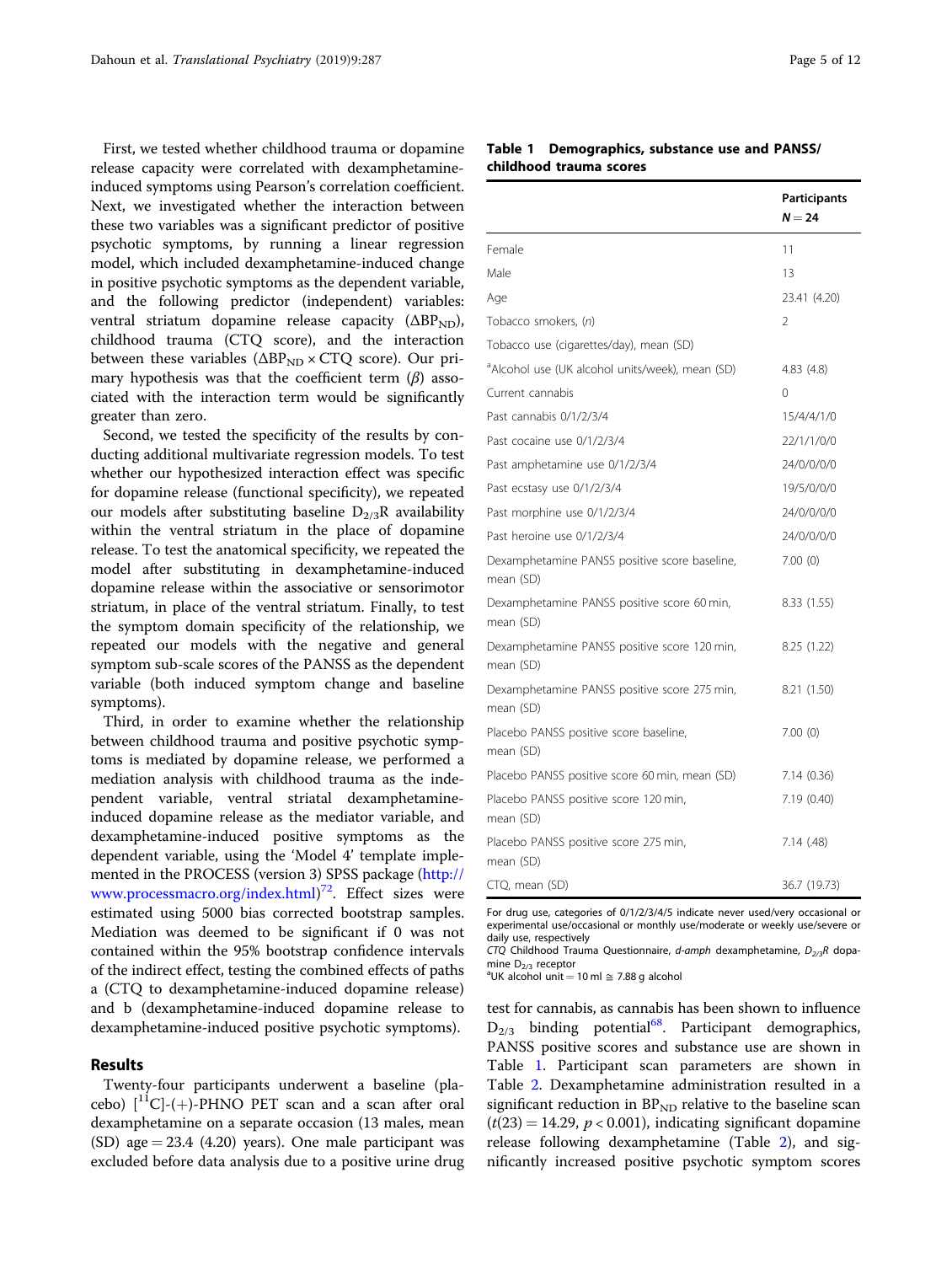#### <span id="page-5-0"></span>Table 2 Scanning data

|                                                              | Participants $N = 24$ |
|--------------------------------------------------------------|-----------------------|
| Injected radioactivity baseline (MBg), mean (SD)             | 183.04 (45.91)        |
| Injected mass baseline (µg), mean (SD)                       | 1.63(0.32)            |
| Injected radioactivity d-amph (MBq), mean (SD)               | 159.89 (53.22)        |
| Injected mass d-amph (µg), mean (SD)                         | 1.60(0.37)            |
| % displacement ventral striatum, mean (SD)                   | 21.79 (6.26)          |
| % displacement associative striatum, mean (SD)               | 12.90 (5.47)          |
| % displacement sensorimotor striatum, mean<br>(SD)           | 21.38 (5.49)          |
| $D_{2/3}R$ availability ventral striatum, mean (SD)          | 2.82(0.34)            |
| $D_{2/3}R$ availability associative striatum, mean (SD)      | 1.95 (0.29)           |
| $D_{2/3}R$ availability sensory motor striatum, mean<br>(SD) | 2.02(0.23)            |

CTQ Childhood Trauma Questionnaire, d-amph dexamphetamine,  $D_{2/3}R$  dopamine  $D_{2/3}$  receptor, MBq megabecquerel



(PANSS positive items)  $(t(22) = 6.32, p < 0.001)$  $(t(22) = 6.32, p < 0.001)$  $(t(22) = 6.32, p < 0.001)$  (Table 1) and Fig. 2). With a mean (SD) CTQ score of 36.7 (19.73) (range 25–97), our sample has values slightly higher than values generally reported in healthy adult samples (for example: mean (SD) of 31.4  $(9.8)^{73}$  $(9.8)^{73}$  $(9.8)^{73}$  or 34.8  $(9.73)^{74}$  $(9.73)^{74}$  $(9.73)^{74}$ ). However, they are lower than those reported in patients with psychosis (mean (SD) of  $40.7$   $(11.4)^{75}$  $(11.4)^{75}$  $(11.4)^{75}$ ) or depression (mean (SD) of 40.5  $(16.1)^{73}$  $(16.1)^{73}$  $(16.1)^{73}$  or 41.63  $(10.23)^{74}$ ). The peak increase in PANSS positive was at 60 min post-dosing, with a mean (SD) increase of 1.44 (1.55). This is in line with increases reported in a previous study in healthy volunteers using amphetamine, which found a mean (SD) increase in PANSS of 1.6 (0.5) at 60 min post ampheta-mine dose<sup>[76](#page-11-0)</sup>. We found no relationship between CTQ and age (Pearson's correlation = 0.30,  $p = 0.152$ ), and no differences between men and women's CTQ scores  $(t(22) =$  $-0.50$ ,  $p = 0.621$ ). All participants abstained from drugs, alcohol and nicotine on scan days, and an ANCOVA analysis showed no relationship between CTQ scores and current alcohol use  $(F(1,15) = 1.19, p = 0.294)$ , past ecstasy  $(F(1,15) = 0.39, p = 0.543)$ , cocaine  $(F(1,15) =$ 0.11,  $p = 0.741$ ) and cannabis  $(F(2,15) = 0.37, p = 0.700)$ use. There were not enough participants who were smokers ( $n = 2$ ) to make analysis of this a co-variable meaningful. No participants had a history of amphetamine use, heroin use or morphine use (see Table [1\)](#page-4-0).

# Bivariate relationship between– childhood trauma or dopamine release capacity and symptoms

Our primary hypothesis was that the interaction between childhood trauma and dopamine release capacity would be a significant predictor of dexamphetamineinduced positive psychotic symptoms. We first tested the simple bivariate relationships between childhood trauma or ventral striatum dopamine release and dexamphetamine-induced positive psychotic symptoms. Pearson's correlations showed that there was no significant correlation between childhood trauma and dexamphetamine-induced positive psychotic symptoms  $(r = 0.348, p = 0.096, n = 24)$ , nor between ventral striatum dopamine release capacity and dexamphetamineinduced positive psychotic symptoms  $(r = 0.111, p =$ 0.606,  $n = 24$ ). Unexpectedly, we found a negative correlation between childhood trauma load and ventral striatal dopamine release (Pearson's  $r = -0.488$ ,  $p = 0.016$ ) (Supplementary Fig. 1). Having established that neither childhood trauma nor dopamine release capacity in isolation were significant predictors of positive psychotic symptoms in healthy individuals, we tested the predictive significance of the interaction between these two variables using a linear regression model (Table [3\)](#page-6-0).

The general linear model (GLM1) including dexamphetamine-induced positive psychotic symptoms as the dependent (outcome) variable (ΔPANSS, the mean increase in PANSS score over the three postamphetamine time-points), with three independent (predictor) variables (ventral striatum dopamine release capacity, childhood trauma load, and the interaction between these two variables) was superior to the nullmodel in predicting symptom scores (Table 2,  $F(20,3) =$ 6.915, *p*-value vs. constant model = 0.002). Importantly, the regression coefficient associated with the interaction term in this model was significantly greater than zero, indicating that the interaction between childhood trauma and dexamphetamine-induced dopamine release predicted dexamphetamine-induced positive psychotic symptoms ( $p = 0.003$ ; Table 2 and Fig. [3](#page-6-0)). Calculating dexamphetamine-induced positive psychotic symptom severity as the *peak* post-dosing PANSS-positive score did not change the nature of the results (Supplementary Table 1, GLM2, p-value vs.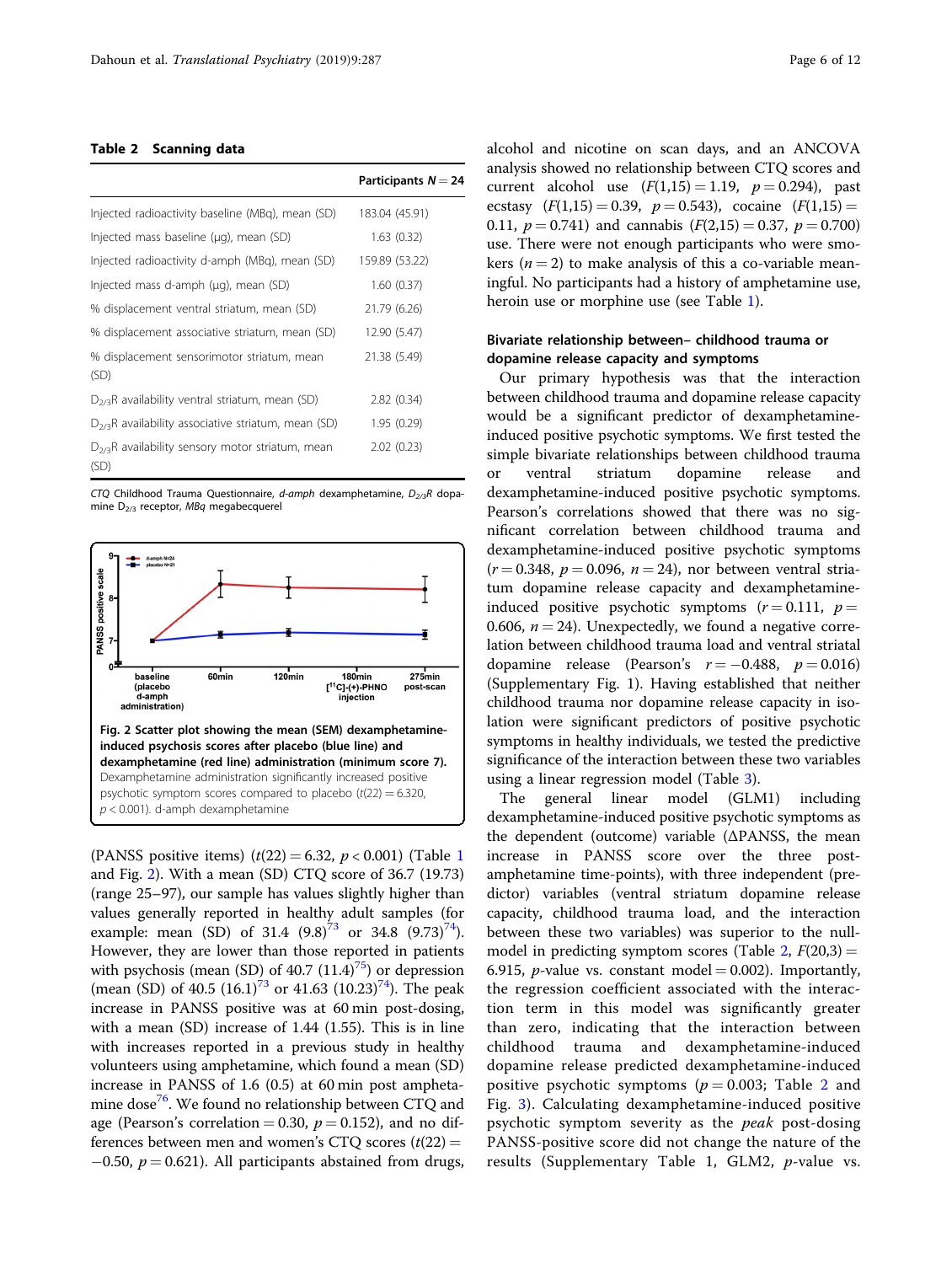| GLM1 Increase in PANSS positive $\sim \beta 0 + \beta 1 * \Delta BP_{ND} + \beta 2 * CTQ + \beta 3 * [\Delta BP_{ND} * CTQ]$ |          |                        |                                     |          |       |  |                                  |            |
|------------------------------------------------------------------------------------------------------------------------------|----------|------------------------|-------------------------------------|----------|-------|--|----------------------------------|------------|
| F<br>$F(20,3) = 6915$                                                                                                        |          | Adjusted $R^2$<br>0.44 | p Value vs. constant model<br>0.002 |          |       |  |                                  |            |
|                                                                                                                              |          |                        |                                     |          |       |  | Unstandardized coefficients<br>β | Std. error |
|                                                                                                                              | β        |                        |                                     |          |       |  |                                  |            |
| Constant $(\beta 0)$                                                                                                         | 2.22     | 1.326                  |                                     | 1.674    | 0.11  |  |                                  |            |
| $\Delta BP_{ND}$ ( $\beta$ 1)                                                                                                | $-0.153$ | 0.07                   | $-0.914$                            | $-2.191$ | 0.04  |  |                                  |            |
| $CTQ (\beta2)$                                                                                                               | $-0.077$ | 0.032                  | $-1.441$                            | $-2.38$  | 0.027 |  |                                  |            |
| $\triangle BP_{ND} \times CTO$ ( $\beta$ 3)                                                                                  | 0.007    | 0.002                  | 1.828                               | 3.405    | 0.003 |  |                                  |            |

# <span id="page-6-0"></span>Table 3 General linear model 1

 $\Delta BP_{ND}$  ventral striatum dopamine release capacity (%), CTQ Childhood Trauma Questionnaire, GLM general linear model

The general linear model including dexamphetamine-induced positive psychotic symptoms as dependent variable was superior to the null-model in predicting symptom scores and providing evidence that the interaction between childhood trauma and mesolimbic dopamine sensitivity (interaction term: ΔΒΡ<sub>ΝD</sub> × CTQ score) was a predictor of dexamphetamine-induced positive psychotic symptoms



constant model = 0.004, interaction term  $(\Delta BP_{ND} \times$ CTQ)  $p = 0.004$ , nor did restricting the analysis of symptom induction to the combined 'delusions', 'hallucinations' and 'suspiciousness' items of the PANSS (Supplementary Table 1, GLM3, p-value vs. constant model = 0.011, interaction term ( $\triangle BP_{ND} \times CTQ$ )  $p =$ 0.023).

#### Mediation analysis

The mediation analysis testing whether dopamine release mediates childhood trauma in predicting positive symptoms is shown in Fig. [4](#page-7-0). The mediation analysis was not significant ( $\beta = -0.01$ , 95% CI (-0.0244, 0.0050), Sobel test's  $p = 0.158$ ). This indicates that there was no significant indirect effect of childhood trauma on dexamphetamine-induced positive symptoms (i.e. an effect mediated through dexamphetamine-induced dopamine release).

# Specificity of the relationship between ventral striatum dopamine release capacity and positive psychotic symptoms

Having shown that the interaction between ventral striatum dopamine release and childhood trauma is a significant predictor of dexamphetamine-induced positive symptoms, we tested the functional and anatomical specificity of this relationship within the dopamine system, and its specificity for positive psychotic symptoms. Functionally, the relationship between ventral striatum dopamine function and induced positive psychotic symptoms was specific to dopamine release capacity and was not significant for ventral striatum baseline  $D_{2/3}R$ availability (Supplementary Table 1, GLM4). Anatomically, the significant interaction between dopamine release capacity and childhood trauma in predicting induced positive psychotic symptoms was specific to the ventral striatum, and was not significant when release capacity was measured in the associative and sensorimotor striatal subdivisions (Supplementary Table 1, GLM5). Finally, we investigated whether the association between childhood trauma and ventral striatum dopamine release capacity was specific to positive symptoms. Further regression analyses confirmed that neither childhood trauma or ventral striatal dopamine release nor their interaction, was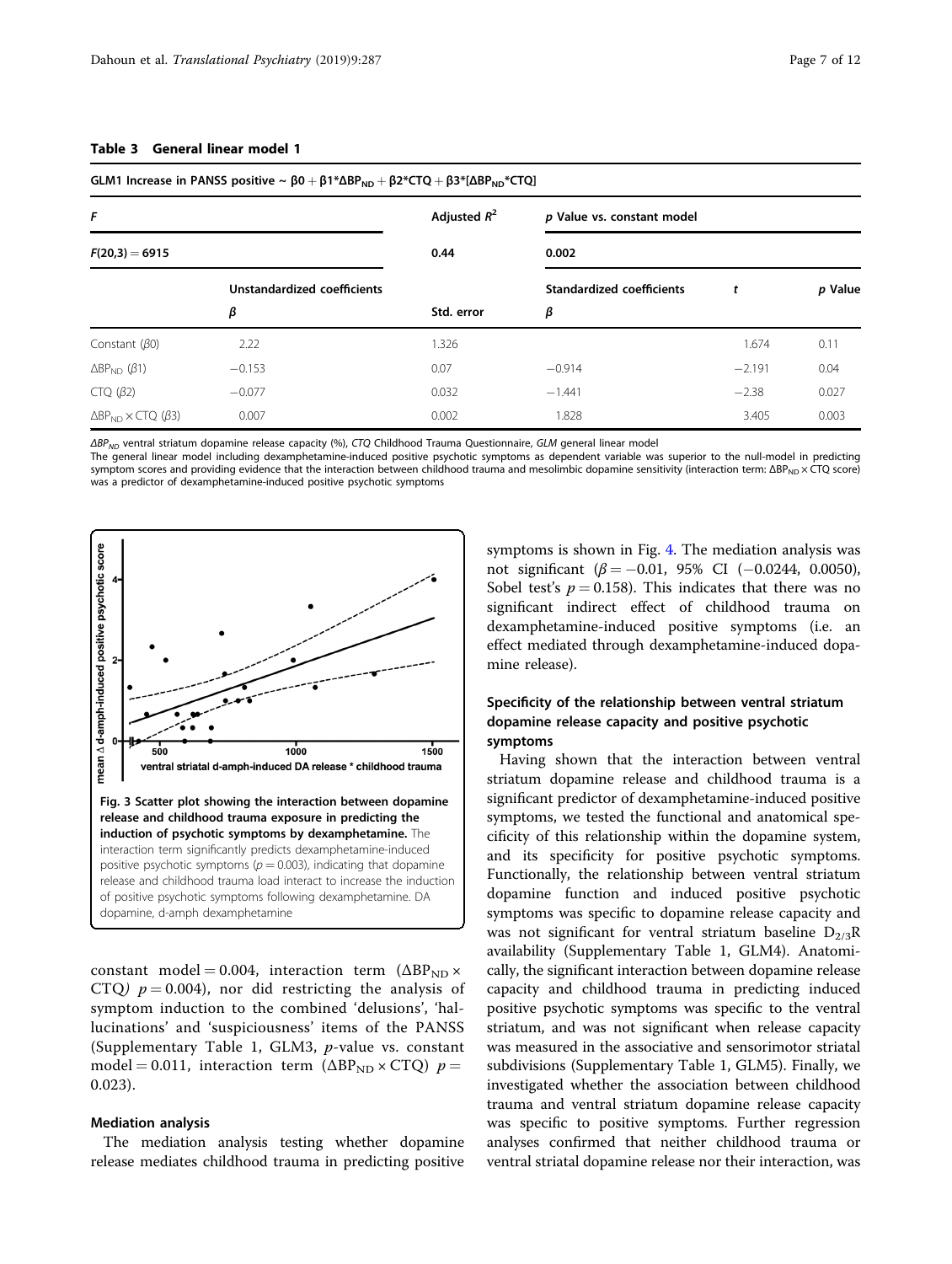<span id="page-7-0"></span>

a significant predictor of dexamphetamine-induced change in negative or general PANSS subscales, and they were also not predictors of baseline negative and PANSS general subscale (a proxy for baseline nonpsychotic psychopathology) (Supplementary Table 1, GLM7–10).

# **Discussion**

Our results indicate that childhood trauma influences the relationship between ventral striatal dopamine release and induced positive psychotic symptoms, with a significant moderation but not mediation effect (Figs. [2,](#page-5-0) [3](#page-6-0)). This supports the hypothesis that childhood trauma interacts with the dopaminergic response to amphetamine to increase the induction of positive psychotic symptoms (moderation effect), but not that childhood trauma leads to sensitization of dopamine release (mediation effect). This extends previous findings by showing for the first time the link between childhood trauma, dopamine release and induced positive psychotic symptoms.

We did not find significant relationships between positive psychotic symptoms or childhood trauma and baseline  $D_{2/}$  $3R$  availability, consistent with evidence there are no marked in vivo  $D_{2/3}R$  alterations in schizophrenia<sup>77,78</sup>. Moreover, there was no relationship with dopamine release in the associative and sensorimotor striatal subdivisions or with negative and general symptoms, indicating the effect is on the ventral striatum and positive psychotic symptoms. This is consistent with prior literature implicating dopaminergic changes in the ventral striatum following exposure to environmental and early life stressors, and the role of the ventral striatum in limbic cortico-striatal circuits relevant to processing of affective and reward stimuli<sup>[43,44](#page-10-0),46</sup>.

# Interaction between childhood trauma and ventral striatal dopamine release

The interaction between childhood trauma load and ventral striatal dopamine release is in line with the large body of literature showing the role of the ventral striatum in stimulant-induced dopamine release after exposure to environmental stressors. However, we did not find any positive relationship between history of childhood trauma and induced striatal dopamine release—instead the relationship in our sample was negative (Pearson's  $r = -0.488$ ,  $p = 0.016$ ) (Supplementary Fig. 1). This is seemingly at odds with predictions from theories proposing that childhood trauma sensitizes the dopamine system to psy-chological and pharmacological challenge in later life<sup>4,[35](#page-10-0)</sup>. Rodents exposed to early stressors exhibit increased dopamine levels after stimulant administration in the nucleus accumbens (ventral striatum)<sup>39-[42](#page-10-0),79,80</sup>. Human PET studies have also shown increased stress-induced dopamine release in the ventral striatum in people with history of low maternal care<sup>43</sup>, as well as increased amphetamine-induced dopamine-release in individuals with a greater number of traumatic events in childhood<sup>44</sup> and individuals with hearing impairment $47$ . Furthermore, positive correlations between amphetamine-induced dopamine release in the ventral striatum and plasma cortisol levels have also been observed in healthy individuals $46,81$  $46,81$ . Oswald et al. found that the relationship between childhood traumatic exposure and dopamine release was mediated by perceived stress in adulthood, where higher levels of perceived stress were associated with higher ventral striatal dopamine responses to amphetamine $44$ . This observation may explain the apparent inconsistency between our findings and these previous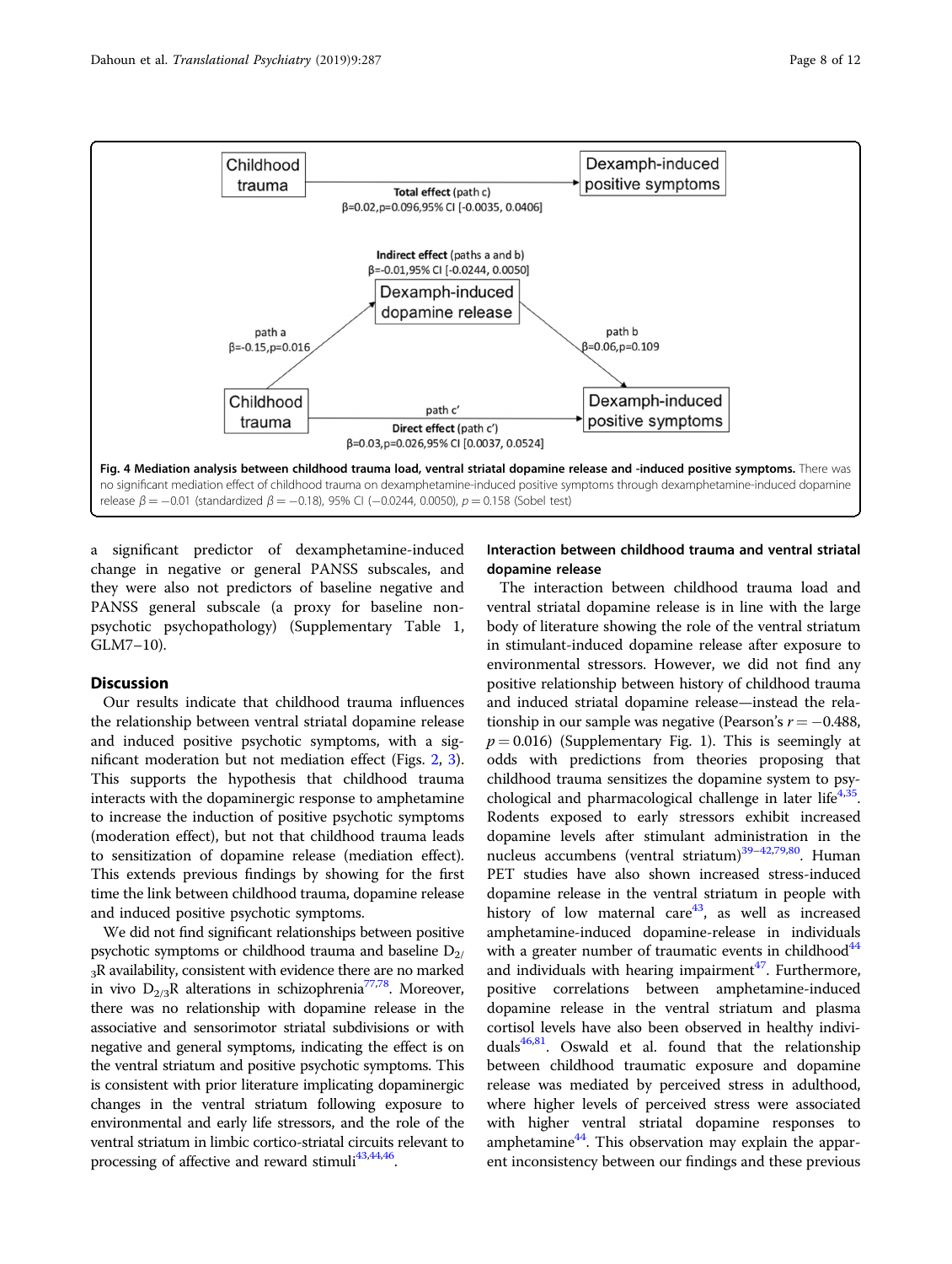findings if there is lower perceived stress in adulthood in people with high CTQ scores in our sample. However, as we did no measure perceived stress in adulthood, this remains to be tested and highlights that it would be useful to measure perceived stress as well in future studies. Nevertheless, the interaction between childhood trauma load and ventral striatal dopamine release on the induction of psychotic symptoms indicates that a history of greater childhood trauma increases an individual's vulnerability to the psychotogenic effects of striatal dopamine release, in line with cognitive schema-interpretation model of psychosis<sup>4</sup>.

# The potential mechanism underlying the interaction effect on the induction of psychotic symptoms

Human fMRI studies implicate the ventral striatum in errors of salience attribution for both appetitive, aversive stimuli<sup>[82](#page-11-0)–85</sup>, and specifically indicates its role in belief updating following salient stimuli<sup>86</sup>. Ventral striatal dopamine regulates the processing of the salience of stimuli, and, by increasing dopamine release, amphetamine is thought to disrupt this to lead to salience being aber-rantly assigned to stimuli<sup>[8](#page-9-0),[87](#page-11-0),88</sup>. Externalizing cognitive schema, such as being more likely to interpret experiences to be threatening or out of personal control are associated with a greater likelihood of psychotic symptoms in clinical and non-clinical samples  $8,88-91$  $8,88-91$  $8,88-91$  $8,88-91$ . Childhood trauma is characterized by experiences of threat and loss of control to others, which could lead to more negative or externalizing cognitive schema. Supporting this, childhood trauma has been associated with hostile attribution biases and negative self-schema $^{92,93}$ . Thus, this evidence suggests the interaction we observe between childhood trauma and dopamine release in the induction of psychotic symptoms could be explained by childhood trauma altering cognitive schema to be more externalizing, leading to a greater likelihood of a psychotic-like interpretation of aberrant salience following dopamine release by amphetamine. Whilst this interpretation is speculative, this could be tested in future studies by determining if cognitive schema mediate the interaction between traumatic childhood experiences and dopamine release on the induction of psychotic symptoms. It should also be recognized that other brain regions, in particular frontal cortical regions, are involved in salience processing and altered cortico-striatal connectivity has been found in people with a history of childhood trauma<sup>[94](#page-11-0)</sup> and linked to striatal dopamine release $95$ , indicating other brain regions could also be involved in mediating this interaction.

# Specificity of the findings to the ventral (limbic) striatum

Our finding that the effect is specific to the limbic striatum contrasts with those of a recent meta-analysis indicating that the main locus of increased dopamine synthesis capacity in schizophrenia is the associative striatum, and not the ventral (limbic) striatum<sup>[96](#page-11-0)</sup>. However, it is not known whether these meta-analytic findings can be extended to pharmacologically induced dopamine release as there are conflicting results in the literature. One study in patients with schizophrenia and comorbid substance dependence showed significant associations between amphetamine-induced dopamine release in the ventral striatum and the precommissural caudate (asso-ciative striatum) and change in positive symptoms<sup>[97](#page-11-0)</sup>, whilst another study using  $[$ <sup>18</sup>C]-fallypride found an association between schizotypal traits and amphetamineinduced dopamine release in the head of the caudate but extending into the ventral striatum $98$ . Two other studies found that patients with schizophrenia had a similar range of  $BP<sub>ND</sub>$  reduction in the ventral striatum and sensorimotor striatum at 6–10 h following dexamphetamine administration $99$ , and that patients with schizophrenia had mean (SD) percentage reduction of 17.6% (7.8) in the ventral striatum and 24.4% (7.2) in the sensorimotor striatum<sup>[22](#page-10-0)</sup>. To our knowledge, none of the other studies of amphetamine-induced dopamine release have examined sub-regional differences in striatal dopamine release in schizophrenia<sup>[16](#page-10-0)–21</sup>. The ventral striatum is the most sensitive region to amphetamine-induced dopamine release<sup>[56,59](#page-10-0)[,100](#page-11-0)-102</sup>. Interestingly, a study examining amphetamine sensitization in healthy individuals found that an initial dose of amphetamine caused dopamine release in the ventral striatum whilst further doses at 14 and 365 days elicited increased dopamine release in the ventral striatum relative to the initial dose, with sensitized dopamine release progressively extending to the dorsal caudate and putamen $103$ . Furthermore, a longitudinal study of people scanned in the prodrome and then again when acutely psychotic showed progressive increases in dopamine synthesis capacity in the dorsal striatum<sup>[104](#page-11-0)</sup>. Thus, these findings could suggest that the initial dopaminergic response is in the ventral striatum which then extends to the dorsal striatum with the development of a psychotic disorder, but further studies are needed to confirm this hypothesis. Lastly, the regional specificity of the findings to the ventral striatum might also reflect tracer-specific factors.  $[{}^{11}C]$ -(+)-PHNO is more sensitive to amphetamine-induced dopamine release in the ventral striatum than  $D_{2/3}R$  antagonist tracers such as  $[$ <sup>11</sup>C $]$ -raclopride<sup>[56](#page-10-0)</sup>, a property that may be related to its high affinity for the  $D_3R$ , which is more abundant in the ventral compared to the associative striatum and  $[$ <sup>11</sup>C]- $(+)$ -PHNO.

## Limitations

The first limitation of this study is that all individuals were healthy volunteers, limiting the generalizability of these findings to patients with psychotic disorders. This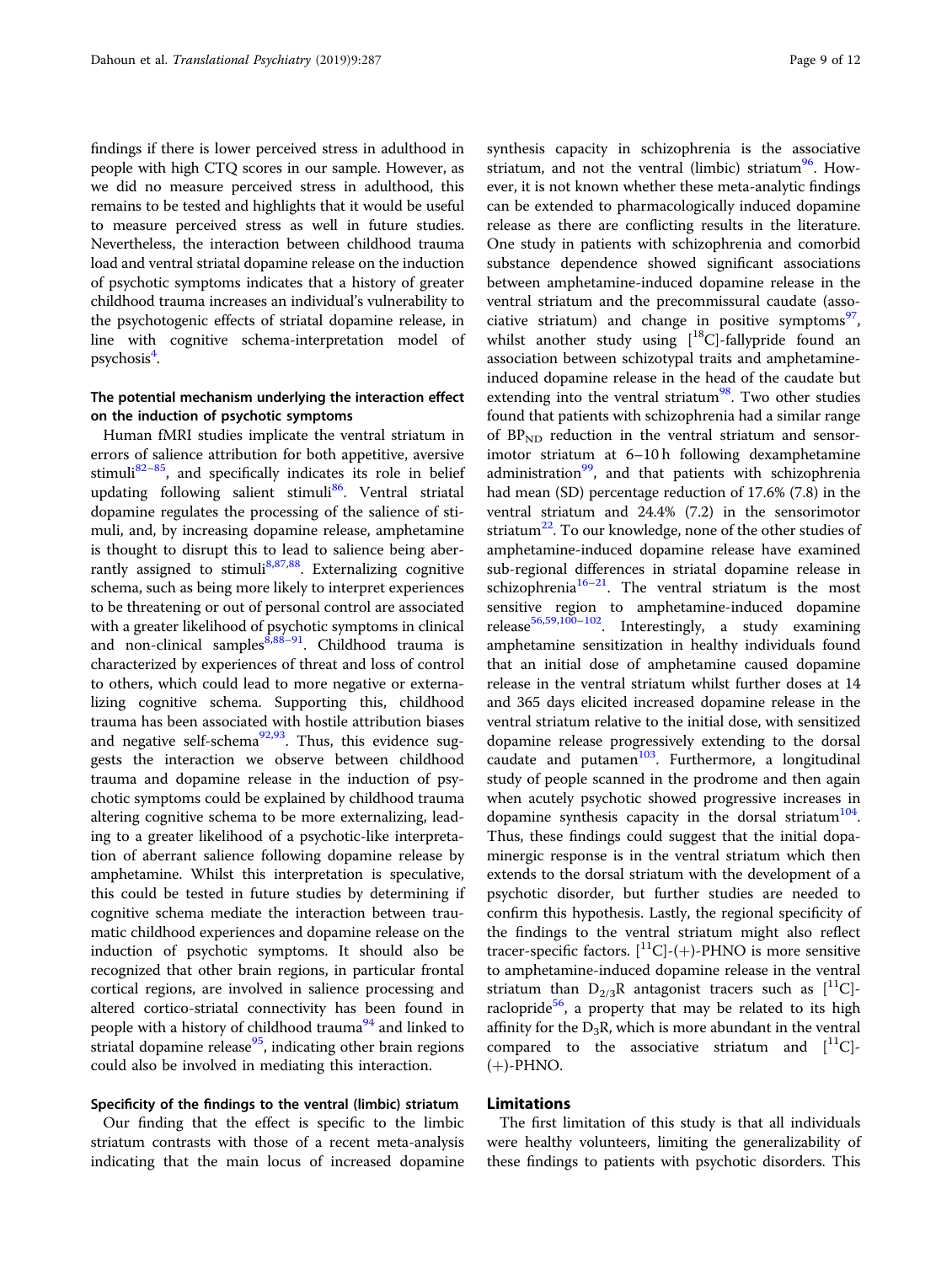<span id="page-9-0"></span>may account for the relatively small increase in PANSS score following dexamphetamine. Further studies are therefore needed to examine the relationships between childhood trauma, dopamine release and positive psychotic symptoms in clinical populations, and to examine stress-induced dopamine release. Second, the study was cross-sectional and exposure to childhood trauma was assessed retrospectively via questionnaires, and could be influenced by recall bias. However, retrospective assessment of childhood trauma has been shown to be reliable in both healthy population and patients with psychosis $105$ . Lastly, it is possible that a third variable that correlates with both dopamine release and CTQ mediates the relationship we observe. However, we found no evidence that clinico-demographic factors that have been reported to be related to dopamine release such as gender, nicotine, alcohol, cannabis morphine or stimulants $49,65-70$  $49,65-70$  $49,65-70$  $49,65-70$  $49,65-70$  are related to CTQ scores in our sample.

# Conclusions

Childhood trauma and ventral striatal dopamine release interact to influence the emergence of positive psychotic symptoms following dexamphetamine. This is not consistent with a simple dopamine sensitization model for the link between childhood trauma and psychosis risk, but could, instead, suggest that childhood trauma moderates the cognitive response to dopamine release to make psychotic experiences more likely.

#### Acknowledgements

This work was supported by a EU-FP7 MC-ITN IN-SENS grant (grant number 607616) to T.D. and O.D.H., a Medical Research Council-UK (no. MC-A656- 5QD30), Maudsley Charity (no. 666), Brain and Behavior Research Foundation, and Wellcome Trust (no. 094849/Z/10/Z) grants to O.D.H. and the National Institute for Health Research (NIHR) Biomedical Research Centre at South London and Maudsley NHS Foundation Trust and King's College London. T.D., M.A.P.B. and M.M.N. are supported by the National Institute of Health Research UK (NIHR). M.A.P.B. is supported by the National Institute for Health Research University College London Hospitals Biomedical Research Centre and a UCL Excellence Fellowship. R.A.M.'s work is supported by the Wellcome Trust (no. 200102/Z/15/Z). R.A.A. is supported by the Academy of Medical Sciences (AMS-SGCL13-Adams), the National Institute of Health Research (CL-2013-18-003), and the NIHR UCLH Biomedical Research Centre. M.M.N. is a pre-doctoral fellow of the International Max Planck Research School on Computational Methods in Psychiatry and Ageing Research (IMPRS COMP2PSYCH). The participating institutions are the Max Planck Institute for Human Development, Berlin, Germany, and University College London, London, UK. For more information, see: https://www.mps-ucl-centre.mpg.de/en/comp2psych.

#### Author details

<sup>1</sup>Psychiatric Imaging Group, Robert Steiner MRI Unit, MRC London Institute of Medical Sciences, Hammersmith Hospital, London W12 0NN, UK. <sup>2</sup>Institute of Clinical Sciences, Faculty of Medicine, Imperial College London, Hammersmith Hospital, London W12 0NN, UK. <sup>3</sup>Department of Psychiatry, University of Oxford, Warneford Hospital, Oxford OX37 JX, UK. <sup>4</sup>Department of Psychosis Studies, Institute of Psychiatry, Psychology & Neuroscience (IoPPN), King's College London, London SE5 8AF, UK. <sup>5</sup>Max Planck UCL Centre for Computational Psychiatry and Ageing Research, University College London, Russell Square House, 10-12 Russell Square, London WC1B 5EH, UK. <sup>6</sup>Wellcome Centre for Human Neuroimaging (WCHN), University College London, London WC1N 3AR, UK. <sup>7</sup>Division of Psychiatry, University College London, 6th Floor,

Maple House, 149 Tottenham Court Road, London WC1T 7NF, UK. <sup>8</sup>Institute of Cognitive Neuroscience, University College London, 17 Queen Square, London WC1N 3AZ, UK. <sup>9</sup>Clinical Psychopharmacology Unit, Research Department of Clinical, Educational and Health Psychology, University College London, 1-19 Torrington Place, London WC1E 6BT, UK. <sup>10</sup>NIHR University College London Hospitals Biomedical Research Centre, University College Hospital, London W1T 7DN, UK.<sup>11</sup>Translational Psychiatry Research Group, Research Department of Mental Health Neuroscience, Division of Psychiatry, University College London, 6th Floor, Maple House, 149 Tottenham Court Road, London WC1T 7NF, UK

#### Conflict of interest

O.H. has received investigator-initiated research funding from and/or participated in advisory/speaker meetings organized by Astra-Zeneca, Autifony, BMS, Eli Lilly, Heptares, Jansenn, Lundbeck, Lyden-Delta, Otsuka, Servier, Sunovion, Rand and Roche. Neither Dr. Howes nor his family have been employed by or have holdings/a financial stake in any biomedical company. The remaining authors declare that they have no conflict of interest. The views expressed are those of the authors and not necessarily those of the NHS, the NIHR or the Department of Health.

#### Publisher's note

Springer Nature remains neutral with regard to jurisdictional claims in published maps and institutional affiliations.

Supplementary Information accompanies this paper at ([https://doi.org/](https://doi.org/10.1038/s41398-019-0627-y) [10.1038/s41398-019-0627-y\)](https://doi.org/10.1038/s41398-019-0627-y).

Received: 19 January 2019 Revised: 17 September 2019 Accepted: 20 October 2019 Published online: 11 November 2019

#### References

- 1. Crump, C., Winkleby, M. A., Sundquist, K. & Sundquist, J. Comorbidities and mortality in persons with schizophrenia: a Swedish national cohort study. Am. J. Psychiatry 170, 324-333 (2013).
- 2. Laursen, T. M., Nordentoft, M. & Mortensen, P. B. Excess early mortality in schizophrenia. Annu. Rev. Clin. Psychol. 10, 425-448 (2014).
- 3. Reininghaus, U. et al. Mortality in schizophrenia and other psychoses: a 10 year follow-up of the SOP first-episode cohort. Schizophr. Bull. 41, 664-673 (2015).
- 4. Howes, O. D. & Murray, R. M. Schizophrenia: an integrated sociodevelopmental-cognitive model. Lancet 383, 1677–1687 (2014).
- 5. van Os, J., Kenis, G. & Rutten, B. P. The environment and schizophrenia. Nature 468, 203–212 (2010).
- 6. Howes, O. D., McCutcheon, R. & Stone, J. Glutamate and dopamine in schizophrenia: an update for the 21st century. J. Psychopharmacol. 29, 97–115 (2015).
- 7. Meltzer, H. Y. & Stahl, S. M. The dopamine hypothesis of schizophrenia: a review. Schizophr. Bull. 2, 19-76 (1976).
- 8. Howes, O. D. & Kapur, S. The dopamine hypothesis of schizophrenia: version III–the final common pathway. Schizophr. Bull. 35, 549–562 (2009).
- 9. Weinstein, J. J. et al. Pathway-specific dopamine abnormalities in schizophrenia. Biol. Psychiatry 81, 31-42. (2017).
- 10. Maia, T. V. & Frank, M. J. An integrative perspective on the role of dopamine in schizophrenia. Biol. Psychiatry 81, 52-66 (2017).
- 11. van Rossum, J. M. The significance of dopamine-receptor blockade for the mechanism of action of neuroleptic drugs. Arch. Int. Pharmacodyn. Ther. 160, 492–494 (1966).
- 12. Berman, S. M., Kuczenski, R., McCracken, J. T. & London, E. D. Potential adverse effects of amphetamine treatment on brain and behavior: a review. Mol. Psychiatry 14, 123–142 (2009).
- 13. Grant, K. M. et al. Methamphetamine-associated psychosis. J. NeuroImmune Pharmacol. 7, 113–139 (2012).
- 14. Bramness, J. G. & Rognli, E. B. Psychosis induced by amphetamines. Curr. Opin. Psychiatry 29, 236–241 (2016).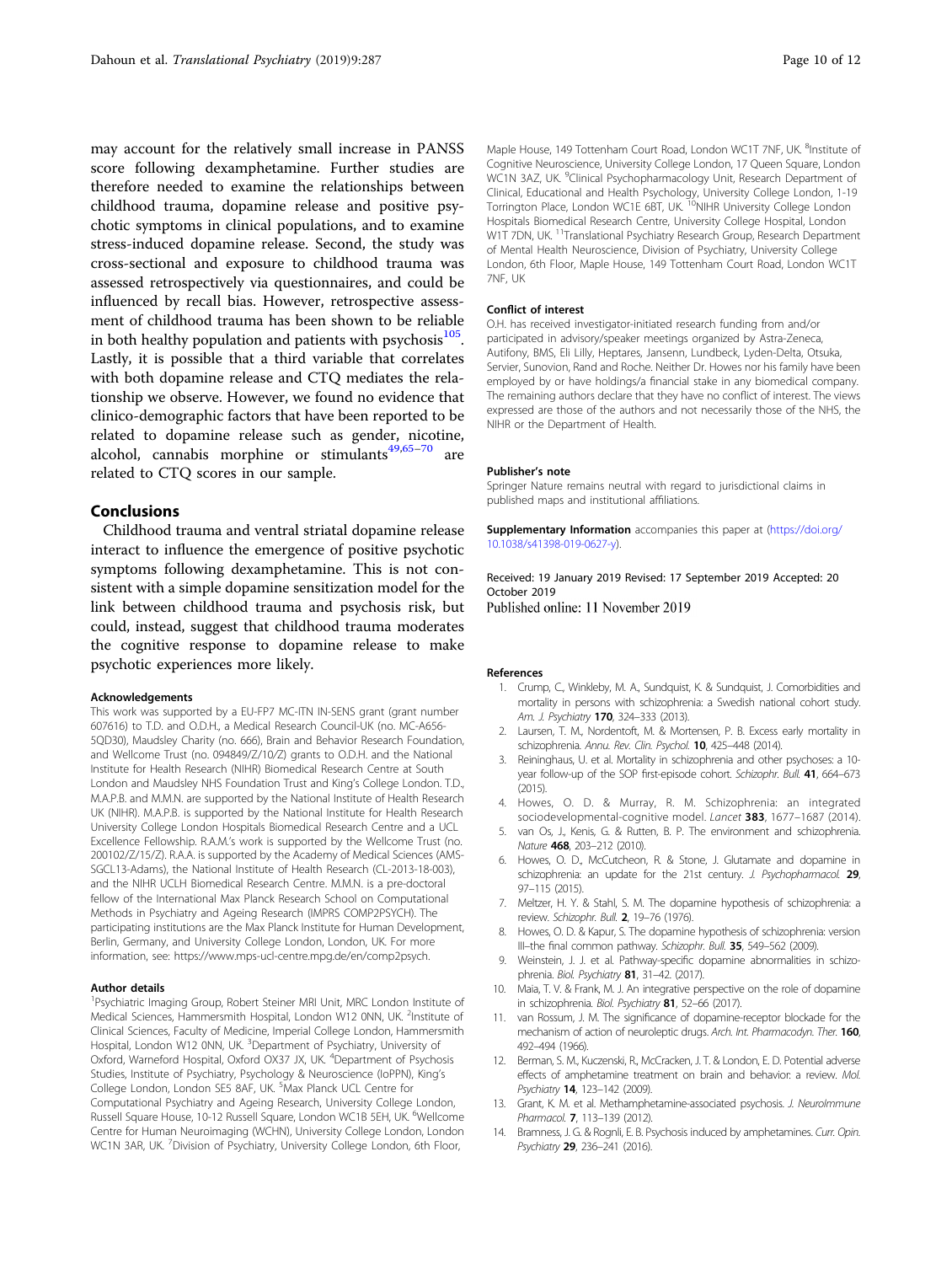- <span id="page-10-0"></span>15. Lieberman, J. A., Kane, J. M. & Alvir, J. Provocative tests with psychostimulant drugs in schizophrenia. Psychopharmacology 91, 415-433 (1987).
- 16. Abi-Dargham, A. et al. Increased striatal dopamine transmission in schizophrenia: confirmation in a second cohort. Am. J. Psychiatry 155, 761–767 (1998).
- 17. Laruelle, M., Abi-Dargham, A., Gil, R., Kegeles, L. & Innis, R. Increased dopamine transmission in schizophrenia: relationship to illness phases. Biol. Psychiatry 46, 56–72 (1999).
- 18. Laruelle, M. et al. Single photon emission computerized tomography imaging of amphetamine-induced dopamine release in drug-free schizophrenic subjects. Proc. Natl Acad. Sci. USA 93, 9235-9240 (1996).
- 19. Pogarell, O. et al. Dopaminergic neurotransmission in patients with schizophrenia in relation to positive and negative symptoms. Pharmacopsychiatry 45(Suppl. 1), S36–S41 (2012).
- 20. Abi-Dargham, A., van de Giessen, E., Slifstein, M., Kegeles, L. S. & Laruelle, M. Baseline and amphetamine-stimulated dopamine activity are related in drugnaive schizophrenic subjects. Biol. Psychiatry 65, 1091–1093 (2009).
- 21. Breier, A. et al. Schizophrenia is associated with elevated amphetamineinduced synaptic dopamine concentrations: evidence from a novel positron emission tomography method. Proc. Natl Acad. Sci. USA 94, 2569-2574 (1997).
- 22. Frankle, W. G. et al. Amphetamine-induced striatal dopamine release measured with an agonist radiotracer in schizophrenia. Biol. Psychiatry 83, 707–714 (2018).
- 23. Weinstein, J. J. et al. PET imaging of dopamine-D2 receptor internalization in schizophrenia. Mol. Psychiatry 23, 1506-1511 (2018).
- 24. Mizrahi, R. et al. Increased stress-induced dopamine release in psychosis. Biol. Psychiatry 71, 561-567 (2012).
- 25. Varese, F. et al. Childhood adversities increase the risk of psychosis: a metaanalysis of patient-control, prospective- and cross-sectional cohort studies. Schizophr. Bull. 38, 661-671 (2012).
- 26. Matheson, S. L., Shepherd, A. M., Pinchbeck, R. M., Laurens, K. R. & Carr, V. J. Childhood adversity in schizophrenia: a systematic meta-analysis. Psychol. Med. 43, 225-38. (2013).
- 27. Fisher, H. L. et al. The varying impact of type, timing and frequency of exposure to childhood adversity on its association with adult psychotic disorder. Psychol. Med. 40, 1967–78. (2010).
- 28. Read, J., van Os, J., Morrison, A. P. & Ross, C. A. Childhood trauma, psychosis and schizophrenia: a literature review with theoretical and clinical implications. Acta Psychiatr. Scand. 112, 330–350 (2005).
- 29. Bebbington, P. E. et al. Psychosis, victimisation and childhood disadvantage: evidence from the second British National Survey of Psychiatric Morbidity. Br. J. Psychiatry 185, 220–226 (2004).
- Shevlin, M., McElroy, E., Bentall, R. P., Reininghaus, U. & Murphy, J. The psychosis continuum: testing a bifactor model of psychosis in a general population sample. Schizophr. Bull. 43, 133-141 (2017).
- 31. Shevlin, M., Dorahy, M. J. & Adamson, G. Trauma and psychosis: an analysis of the National Comorbidity Survey. Am. J. Psychiatry 164, 166-169 (2007).
- 32. Janssen, I. et al. Childhood abuse as a risk factor for psychotic experiences. Acta Psychiatr. Scand. 109, 38–45 (2004).
- 33. Mongan, D., Shannon, C., Hanna, D., Boyd, A. & Mulholland, C. The association between specific types of childhood adversity and attenuated psychotic symptoms in a community sample. Early Interv. Psychiatry 13, 281-289 (2017).
- 34. Sommer, I. E. et al. Healthy individuals with auditory verbal hallucinations; who are they? Psychiatric assessments of a selected sample of 103 subjects. Schizophr. Bull. 36, 633-641 (2010).
- Selten, J. P., van der Ven, E., Rutten, B. P. & Cantor-Graae, E. The social defeat hypothesis of schizophrenia: an update. Schizophr. Bull. 39, 1180–1186 (2013).
- 36. van Winkel, R., Stefanis, N. C. & Myin-Germeys, I. Psychosocial stress and psychosis. A review of the neurobiological mechanisms and the evidence for gene-stress interaction. Schizophr. Bull. 34, 1095-1105 (2008).
- 37. Collip, D., Myin-Germeys, I. & Van Os, J. Does the concept of "sensitization" provide a plausible mechanism for the putative link between the environment and schizophrenia? Schizophr. Bull. 34, 220–225 (2008).
- 38. van Os, J. & Kapur, S. Schizophrenia. Lancet 374, 635–645 (2009).
- 39. Hall, F. S., Wilkinson, L. S., Humby, T. & Robbins, T. W. Maternal deprivation of neonatal rats produces enduring changes in dopamine function. Synapse 32, 37–43 (1999).
- Kosten, T. A., Zhang, X. Y. & Kehoe, P. Chronic neonatal isolation stress enhances cocaine-induced increases in ventral striatal dopamine levels in rat pups. Dev. Brain Res. 141, 109–116 (2003).
- 41. Kehoe, P., Shoemaker, W. J., Triano, L., Hoffman, J. & Arons, C. Repeated isolation in the neonatal rat produces alterations in behavior and ventral striatal dopamine release in the juvenile after amphetamine challenge. Behav. Neurosci. 110, 1435–1444 (1996).
- 42. Burke, A. R., Renner, K. J., Forster, G. L. & Watt, M. J. Adolescent social defeat alters neural, endocrine and behavioral responses to amphetamine in adult male rats. Brain Res. 1352, 147–156 (2010).
- 43. Pruessner, J. C., Champagne, F., Meaney, M. J. & Dagher, A. Dopamine release in response to a psychological stress in humans and its relationship to early life maternal care: a positron emission tomography study using [11C]raclopride. J. Neurosci. 24, 2825-2831 (2004).
- 44. Oswald, L. M. et al. History of childhood adversity is positively associated with ventral striatal dopamine responses to amphetamine. Psychopharmacology 231, 2417–2433 (2014).
- 45. Egerton, A. et al. Adversity in childhood linked to elevated striatal dopamine function in adulthood. Schizophr. Res. 176, 171–176 (2016).
- 46. Oswald, L. M. et al. Relationships among ventral striatal dopamine release, cortisol secretion, and subjective responses to amphetamine. Neuropsychopharmacology 30, 821-832 (2005).
- 47. Gevonden, M. et al. Increased release of dopamine in the striata of young adults with hearing impairment and its relevance for the social defeat hypothesis of schizophrenia. JAMA Psychiatry 71, 1364–1372 (2014).
- 48. First, et al. Structured Clinical Interview for DSM-IV Axis I Disorders (American Psychiatric Press, Inc., 1996).
- 49. Bloomfield, M. A., Ashok, A. H., Volkow, N. D. & Howes, O. D. The effects of Delta(9)-tetrahydrocannabinol on the dopamine system. Nature 539, 369–377 (2016).
- 50. Bossong, M. G. et al. Further human evidence for striatal dopamine release induced by administration of 9-tetrahydrocannabinol (THC): selectivity to limbic striatum. Psychopharmacology 232, 2723–2729 (2015).
- 51. Bernstein, D. P. et al. Development and validation of a brief screening version of the Childhood Trauma Questionnaire. Child Abuse Negl. 27, 169–190 (2003).
- 52. Bernstein, D. P., Ahluvalia, T., Pogge, D. & Handelsman, L. Validity of the Childhood Trauma Questionnaire in an adolescent psychiatric population. J. Am. Acad. Child Adolesc. Psychiatry 36, 340-348 (1997).
- 53. Kim, D., Bae, H., Han, C., Oh, H. Y. & Macdonald, K. Psychometric properties of the Childhood Trauma Questionnaire-Short Form (CTQ-SF) in Korean patients with schizophrenia. Schizophr. Res. 144, 93-98 (2013).
- 54. Kay, S. R., Fiszbein, A. & Opler, L. A. The positive and negative syndrome scale (PANSS) for schizophrenia. Schizophr. Bull. 13, 261–276 (1987).
- 55. Asghar, S. J., Tanay, V. A., Baker, G. B., Greenshaw, A. & Silverstone, P. H. Relationship of plasma amphetamine levels to physiological, subjective, cognitive and biochemical measures in healthy volunteers. Hum. Psychopharmacol. 18, 291–299 (2003).
- 56. Shotbolt, P. et al. Within-subject comparison of [(11)C]-(+)-PHNO and [(11)C] raclopride sensitivity to acute amphetamine challenge in healthy humans. J. Cereb. Blood Flow Metab. 32, 127–136 (2012).
- 57. Jack, C. R. Jr. et al. The Alzheimer's Disease Neuroimaging Initiative (ADNI): MRI methods. J. Magn. Reson. Imaging 27, 685–691 (2008).
- 58. Gunn, R. N., Coello C. & Searle, G. Molecular Imaging And Kinetic Analysis Toolbox (MIAKAT) - a Quantitative Software Package for the analysis of PET neuroimaging data. J. Nucl. Med. 57(Suppl. 2), 1928 (2016).
- 59. Martinez, D. et al. Imaging human mesolimbic dopamine transmission with positron emission tomography. Part II: amphetamine-induced dopamine release in the functional subdivisions of the striatum. J. Cereb. Blood Flow Metab. 23, 285–300 (2003).
- 60. Egerton, A., Demjaha, A., McGuire, P., Mehta, M. A. & Howes, O. D. The testretest reliability of 18F-DOPA PET in assessing striatal and extrastriatal presynaptic dopaminergic function. Neurolmage 50, 524-531 (2010).
- 61. Tziortzi, A. C. et al. Imaging dopamine receptors in humans with [11C]- (+)-PHNO: dissection of D3 signal and anatomy. Neurolmage 54, 264-277 (2011).
- 62. Gunn, R. N., Lammertsma, A. A., Hume, S. P. & Cunningham, V. J. Parametric imaging of ligand-receptor binding in PET using a simplified reference region model. NeuroImage 6, 279-287 (1997).
- 63. Lammertsma, A. A. & Hume, S. P. Simplified reference tissue model for PET receptor studies. NeuroImage 4, 153-158 (1996).
- 64. Kumakura, Y. & Cumming, P. PET studies of cerebral levodopa metabolism: a review of clinical findings and modeling approaches. Neuroscientist 15, 635–650 (2009).